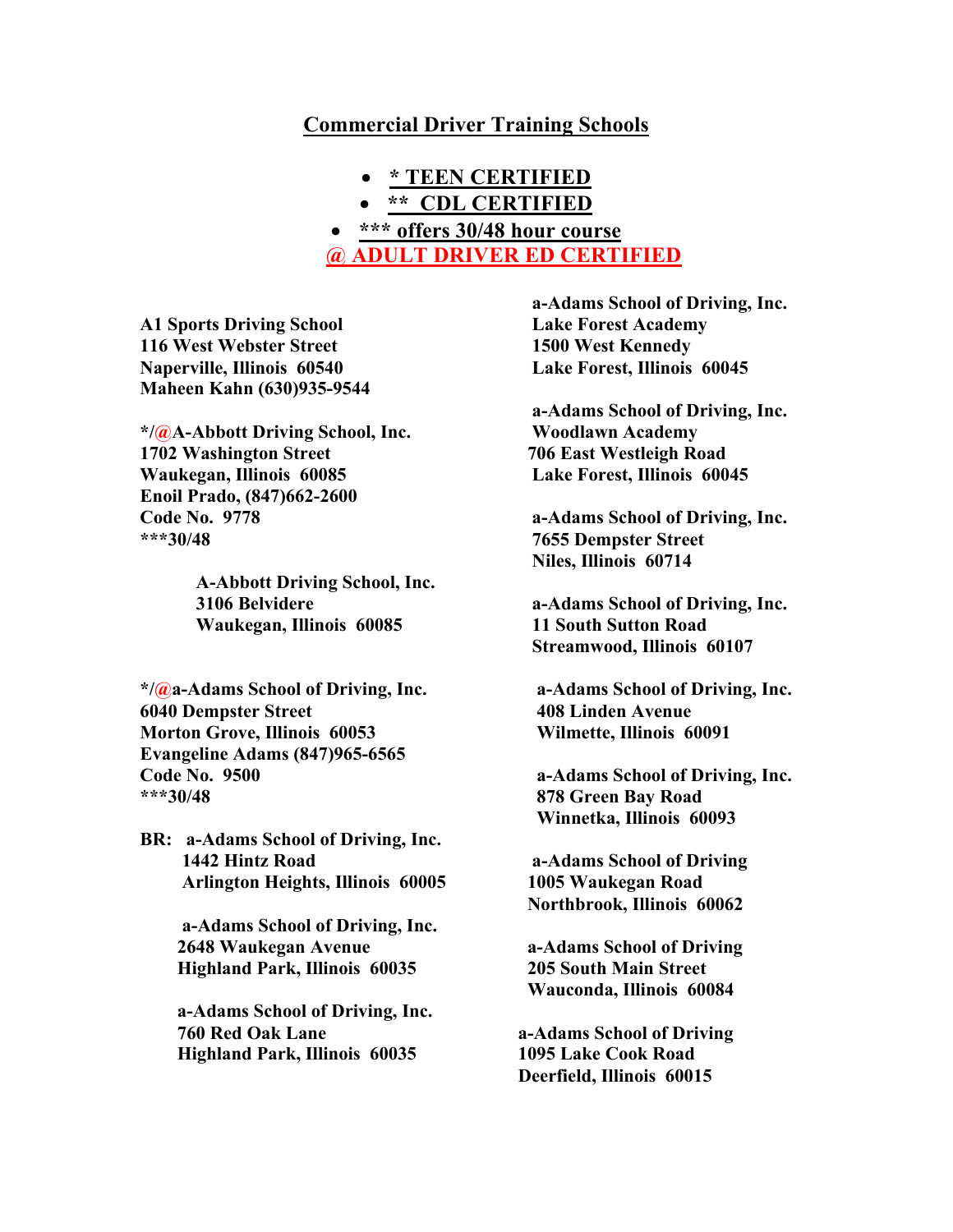**a-Adams School of Driving 960 Harlem Avenue Glenview, Illinois 60025**

**a-Adams School of Driving 622 Davis Evanston, Illinois 60201**

**a-Adams School of Driving 701 Locust Road Wilmette, Illinois 60091**

**\*/@Acapulco Driving School 2133 S Laramie Cicero, Illinois 60804 Luis Giron (708)652-5556 Code No 9641 \*\*\*30**

**\*/@Advanced Driving School Inc. 617 West Main Street Collinsville, Illinois 62234 Mary Mc Coy (618)451-1700 Code 9928 \*\*\*48**

> **Advanced Driving School 2725 Madison Avenue Granite City, Illinois 62040**

**Advanced Driving School 219 East 4th Street Alton, Illinois 62002**

**Advanced Driving School 1719C Troy Road Edwardsville, Illinois 62025**

**\*\*Advantage Driver Training 200 McDonald Avenue Joliet, Illinois 60431 (815)577-2590 \*\*\*30**

**BR: Advantage Driver Training 17840 West Laraway Road Joliet, Illinois 60433**

**\*A-Green Light Driving School 34 N Island Suite E Batavia, Illinois 60510 Christin P Pearson (630)879-7700 Code No. 9784** 

> **A-Green Light Driving School 1000 Butterfield Road Aurora, Illinois**

> **A-Green Light Driving School 135 South Main Street Suite 2 Elburn, Illinois 60119**

> **A-Green Light Driving School 105 La Fox Suite B South Elgin, Illinois 60177**

**\*\*Alamo Truck Driving School 5264 West 47th Street Chicago, Illinois 60638 Yuraj Sprajcer (708)793-5511 \*\*\*30**

**\*All American Drivers Training 1111 North Main Street Normal, Illinois 61761 Jamie Codron (309)828-7623 Code No. 9980 \*\*\*48**

**\*/@Allegretti's Driving Academy 902 West Madison Oak Park, Illinois 60302 Mary Allegretti (708)445-0400 Code No. 9922 \*\*\*48**

**\*All Four Wheels**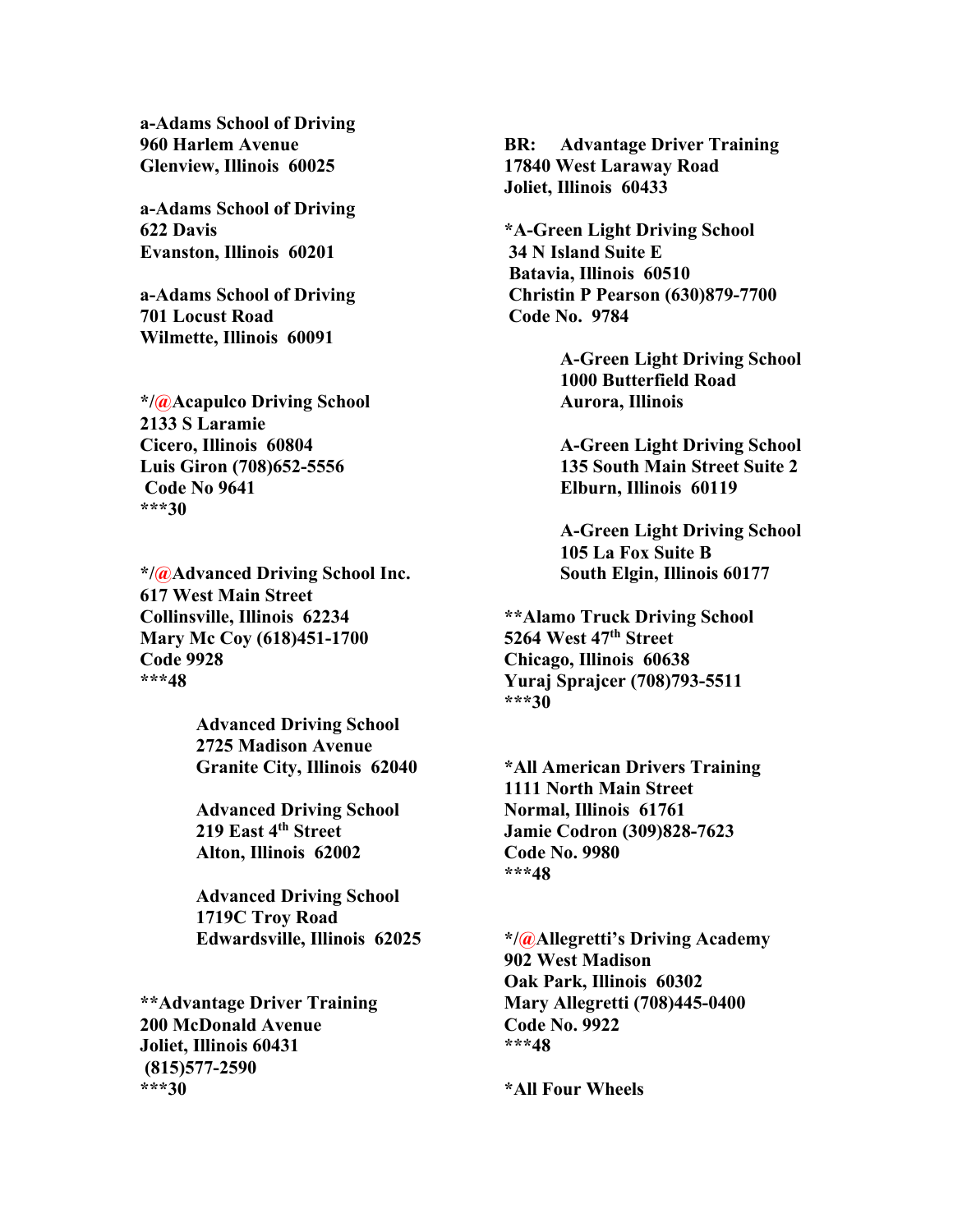**1223 Main Street Algonquin, Illinois 60102 Lora Pfeiffer (847)854-6020 Code No. 9910 \*\*\*48**

**\*\*All Pro Truck Driving School, LLC 7601 South Kostner Avenue #230 Chicago, Illinois 60652 Alfredo Alvarez (773)581-9376**

**BR: 3801 South Central Avenue Cicero, Illinois 60804**

**\*\*All IN CDL 850 Elmhurst Road #101A Elk Grove Village, Illinois 60007 Oleg Kokhanchuk (773)691-4935**

**\*\*Alpha Truck Driving School, Inc. 1250 West Lake Street Suite 13 Addison, Illinois 60101 Artur Wilczynski (630)628-1111 \*\*\*30**

**\*\*America Business College 4440 South Pulaski Rd Chicago, Illinois 60632 Salvador Chavez (773)650-1010**

**\*/@American Defensive Driving School, Inc. 1640 Orrington Avenue Evanston, Illinois 60201 Douglas Whitmore (847)425-1640 Code No. 9948**

**BR: 350 Lee Road Northbrook, Illinois 60062**

**Amigo Driving School 5104 West Fullerton Ave. Chicago, Illinois 60639**

**Washington Alvia (773)622-6040**

**\*@A Responsible Driver 111 West Chicago Avenue Hinsdale, Illinois 60521 Bryan Kearney (630)974-6700 Code No. 9527 \*\*\*48**

**BR: A Responsible Driver 633 South La Grange Road #3 LaGrange, Illinois 60525**

**\*@Asia Driving School 3122 West Devon Avenue Chicago, Illinois 60659 Akif Syedshah (773)764-5399 Code No. 9537 \*\*\*48**

**BR: Asia Driving School 902A North Lake Street Aurora, Illinois 60506**

> **Asia Driving School 300 West High Ridge Road Villa Park, Illinois 60181**

**\*/@Auto Metro Driving School 7452 West Belmont Chicago, Illinois 60634 Damian Koziel (773)622-0966 Robert Czupta Code No. 9806**

**\*@Azad Driving School 100 South Atkinson Road #105 Grayslake, Illinois 60030 Mat Dhillon (847)548-8367 Code No. 9960**

**\*/@Balda Driver Training School**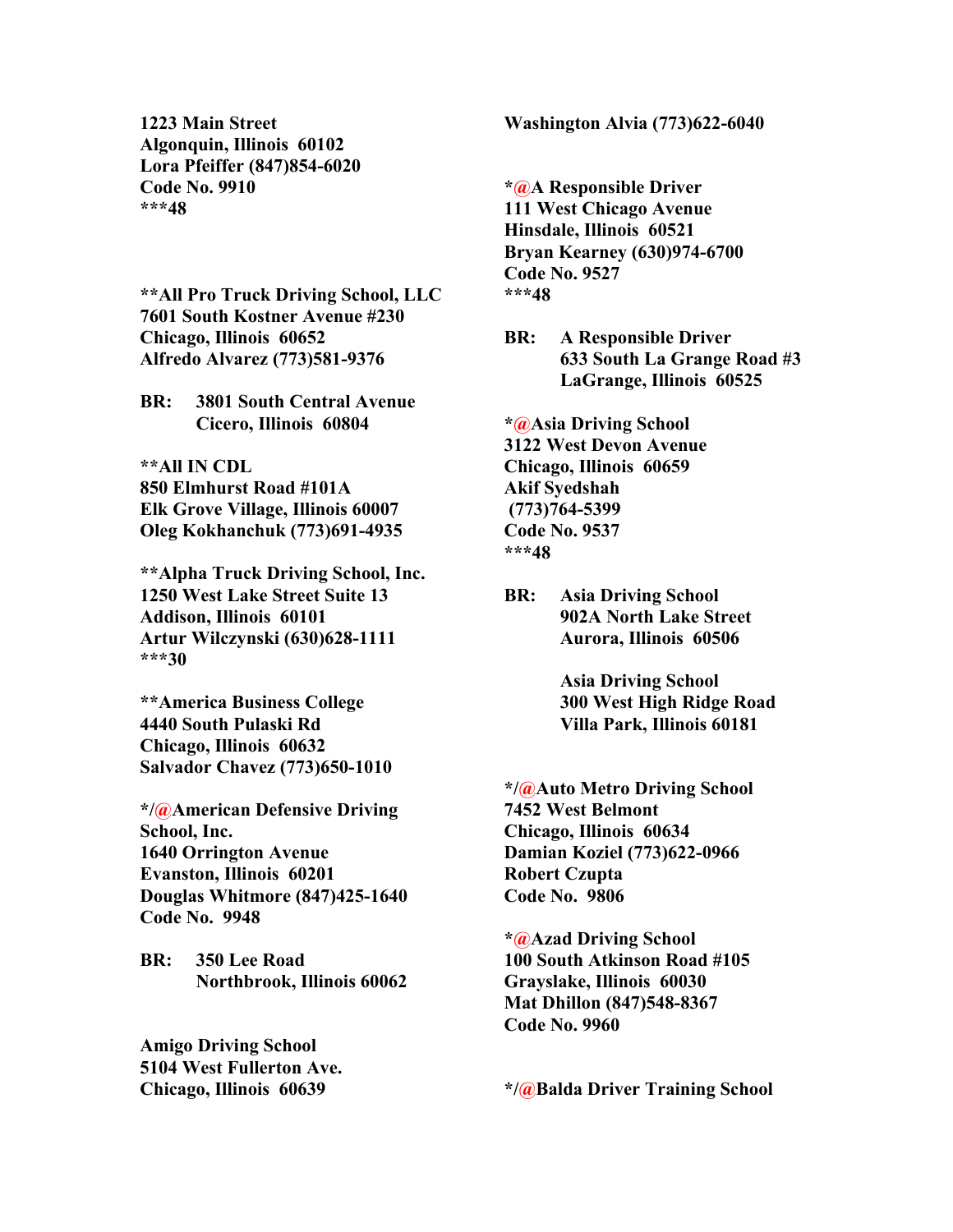**3535 North California Avenue Peoria, Illinois 61603 John Hestrom Kristine Hestrom (309)688-5631 Code No. 9545**

**BR: Balda Driver Training 1881 East Fremont Galesburg, Illinois 61401**

**\*\*BDJ Training Academy 1425 Payne Road Schaumburg, Illinois 60173 Senad Mujkic (224)592-5010 x5**

**\*\*Blue Horizon Corporation, Inc. 6814 West Archer Avenue Chicago, Illinois 60638 Iwona Puc-Piechocki (773)788-1199**

**\*Blue- Line Driving School 2179 Sycamore Road unit105 DeKalb, Illinois 60115 Joel French (815)970-3846 Code No. 9968 \*\*\*48**

> **Blue-Line Driving School 21255 Malta Road Malta, Illinois 60150**

**\*@Brake-Thru Driving School 104 ½ East 3rd Street Rock Falls, Illinois 61071 Chase Randall (815)716-8122 Code No. 9515**

**\*\*Bulldog Driving School, Inc. 7711 West Belmont Avenue Elmwood Park, Illinois 60707 Mahmoud Masoud (708)456-0007 \*\*\*30**

**Bulldog Driving School 10705 South Roberts Road Palos Hills, Illinois 60465**

**\*/@Burgess Driving School 111 West Washington Street #220 East Peoria, Illinois 61611 Douglas Burgess (309)670-0126 Code No.9521**

**\*\*CDL America, Inc. 851 Sard Avenue Aurora, Illinois 60506 Mauricio Rodriguez (630)299-3434**

**\*Central Driving Academy 1453 West Fullerton Avenue Chicago, Illinois 60614 Yvette A. Sanchez (773)868-3927 Code No. 9742 \*\*\*30**

**\*@Chicago Driving School 1856 West 47th Street Chicago, Illinois 60609 Maria L. Pascoll (773)254-3018 Code No. 9846 \*\*\*30**

**Chi-Town Harley Davidson Rider's Edge Academy 17801 S La Grange Road Tinley Park, Illinois 60477 George Tragos (708)623-6000**

**BR: Chi-Town Harley Davidson 291 North Cypress Street Manteno, Illinois 60950**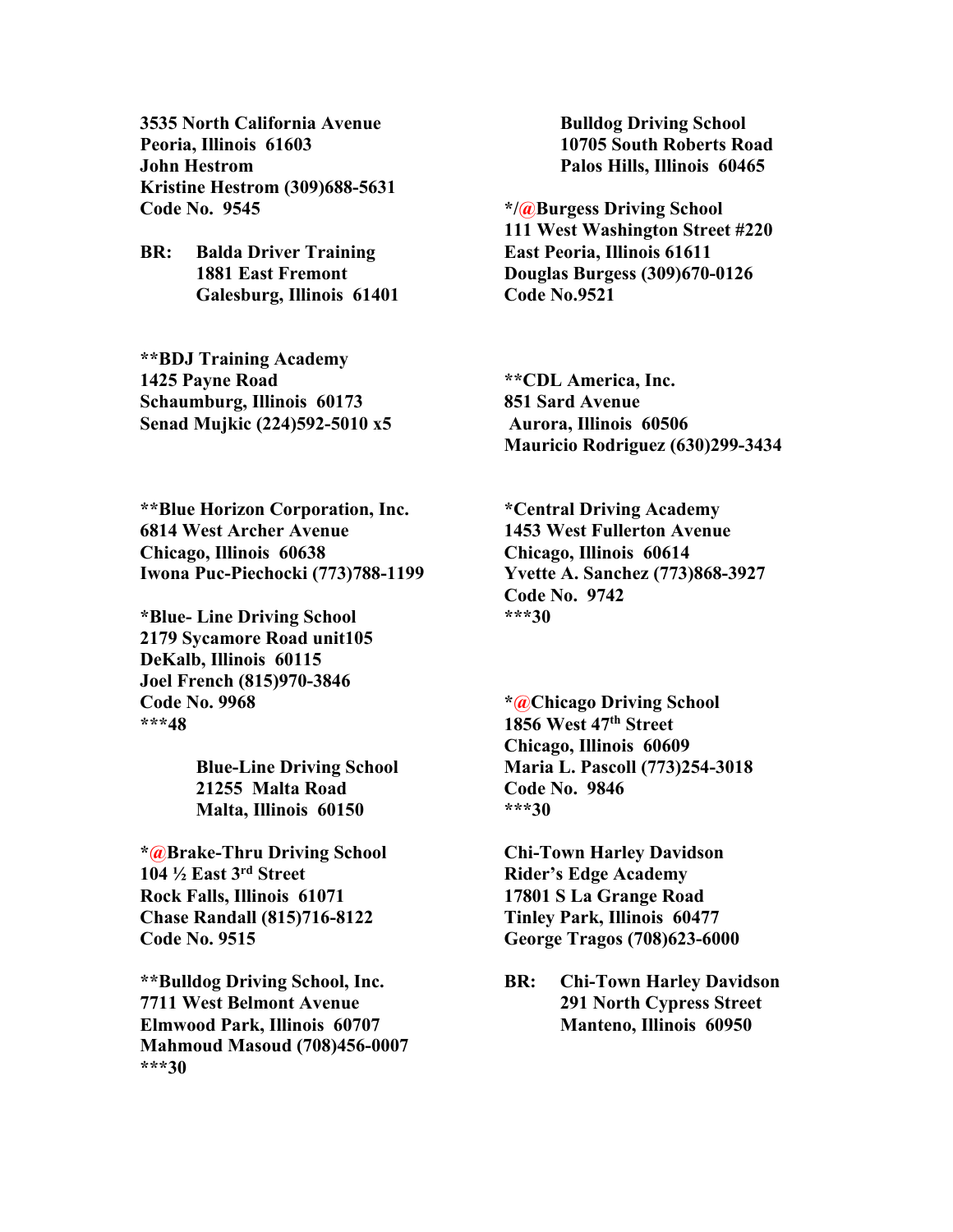**\*@Citizen's Driving School 2601 South Halsted Street 1E Chicago, Illinois 60608 Bo Peng (312)949-9888 Code No. 9995**

**\*@City Xpress Driving School 75 Market Street Elgin, Illinois 60123 Aides Valentin (847)401-3176 Code No. 9513**

**\*@Classica Driving School 9205R South Cicero Avenue Oak Lawn, Illinois 60453 Alicia Padilla (708)634-3322 Code 9738 \*\*\*48**

**\*Clearview Driving School 200 Hillcrest Avenue Yorkville, Illinois 60560 Zenon Saldana Jr (630)553-7171 Code No 9890 \*\*\*30/48**

**\*\*College of DuPage Truck Driving School 301 South Swift Road Addison, Illinois 60101 Tobey McCoy (630)942-2275**

**\*\*Columbia Driving School 5028 South Archer Avenue Chicago, Illinois 60632 Roman Dzienisik (773)735-1775**

**Conrad's Harley Davidson 19356 N.E. Frontage Road Shorewood, Illinois 60404**

**Patrick Conrad (815)725-2000**

**\*Coop's Driving School 40W222 La Fox Road Suite 0-2 St Charles, Illinois 60175 Erick Cooper (630)584-2667 Code No. 9977 \*\*\*48**

**CORE Therapy Group/dba Optimal Mobility Solutions 11243 West La Porte Road Mokena, Illinois 60448 Christopher Pagliarulo (630)922-1600**

**Cruising Academy Driving School 4252 North Milwaukee Avenue Chicago, Illinois 60641 Jobita Mendez (708)669-7191**

**\*/@Danville Area Comm. College 2000 East Main Street Danville, Illinois 61832 Pete Powell (217)443-8565 Code No. 9870 \*\*\*48**

**BR: Danville Area CC 2112 North Vermillion St Danville, Illinois 61832**

**\*\*Diesel Truck Driving School 302 Higgins Road Park Ridge, Illinois 60068 Cezary Kolando (847)518-1500**

**\*\*Division Truck Driving School 11900 Division Street 2nd Floor Blue Island, Illinois 60406 Ivan Pistuniak (847)630-9974**

**\*@Drive Home Safe Driving School**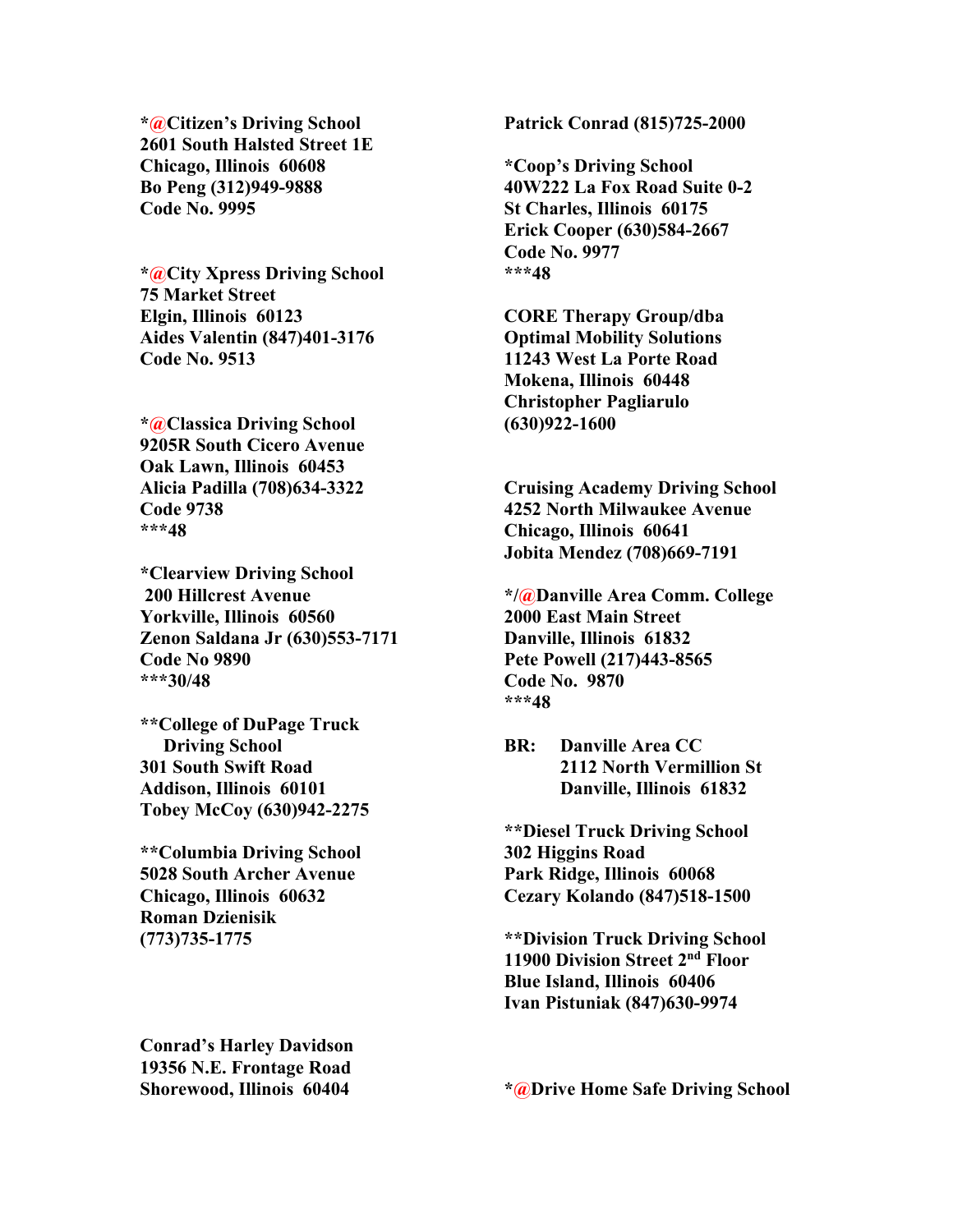**2401 West Kaneville Road Geneva, Illinois 60134 Dennis Harper (630)232-8700 Code No. 9958 \*\*\*48**

**BR: Drive Home Safe 225 James J Davis Drive Mooseheart, Illinois 60539**

> **Drive Home Safe 1168 Douglas Road Oswego, Illinois 60543**

**\*/@Drive Now 121 North 2nd Street St. Charles, Illinois 60174 Paul Bocska (630)513-5487 Code No. 9894**

**BR: Drive Now 335 Locust Street Elgin, Illinois 60123**

**\*Drive-Right School of Driving, Inc. 328 East Riverside Loves Park, Illinois 61111 Barry Molencupp (815)965-4638 Code No. 9544 \*\*\*30/48**

**BR: Drive-Right School of Driving 5301 East Riverside Blvd. Rockford, Illinois 61114**

> **Drive-Right School of Driving 5626 Safford Road Rockford, Illinois 61101**

> **Drive-Right School of Driving 250 North Phelps Avenue**

**Rockford, Illinois 61108**

**Drive-Right School of Driving 4000 St. Francis Drive Rockford, Illinois 61103**

**Drive-Right School of Driving 5498 Elevator Road Roscoe, Illinois 61073**

**BR: Drive-Right School of Driving 245 Prairie Hill Road South Beloit, Illinois 61080**

> **Drive-Right School of Driving 1401 North Bell School Road Rockford, Illinois 61107**

> **Drive-Right School of Driving 200 West South Street Durand, Illinois 61024**

> **Drive-Right School of Driving 3411 North Alpine Road Rockford, Illinois 61114**

> **Drive-Right School of Driving 502 North Elida Winnebago, Illinois 61080**

> **Drive-Right School of Driving 696 Colfax Street Byron, Illinois 61010**

> **Drive-Right School of Driving 1300 Main Street Pecatonica, Illinois 61063**

> **Drive-Right School of Driving Legacy Academy Rockford, Illinois 61102**

> **Drive-Right School of Driving 17823 Poplar Grove Road Poplar Grove, Illinois 61065**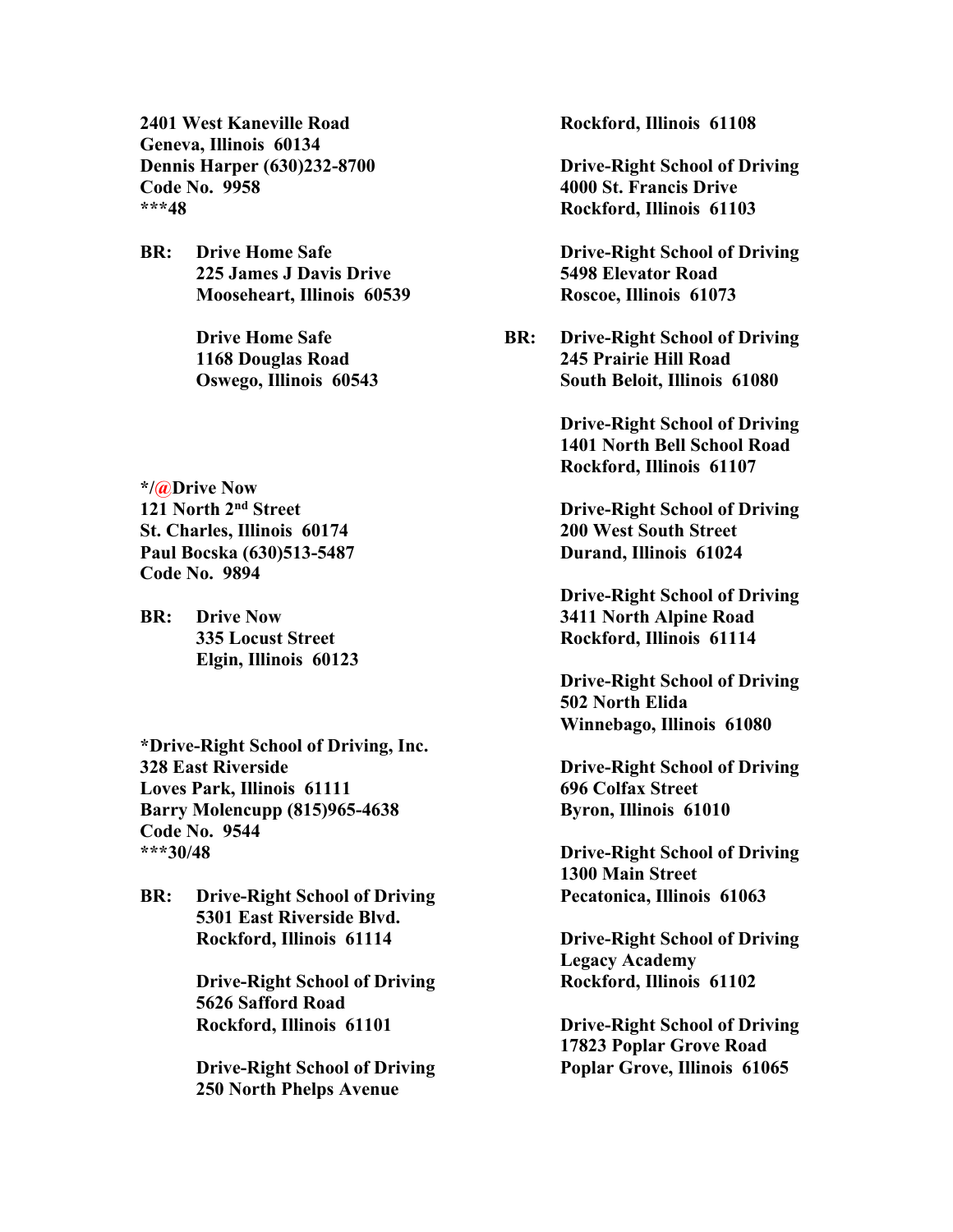**Drive-Right School of Driving 400 Campus Drive Dakota, Illinois 61018**

**Drive-Right 1 Jacoby Place Rockford, Illinois 61107**

**\*Drivers Edge Driving School 1455 McKinley Ave. Belvidere, Illinois 61008 Tim P. Austin (815)547-1770 Code No. 9848**

**\*/@Drive Safe School of Driving 206 West 1st Avenue Dixon, Illinois 61021 Steven Keegan (815)288-6067 Code No. 9754**

**\*\*Eagle Training Services Inc. 1095 Pingree Road #217 Crystal Lake, Illinois 60014 Donald Meyer (847)854-3218 \*\*\*30**

**BR: 1375 South Wolf Road Prospect Heights, Illinois**

**\*ED's Driving School 10 West Main Street 201A Cary, Illinois 60013 Angela Henderson (224)357-4227 Code No. 9868 \*\*\*48**

> **ED's Driving School 2272 West 95th Street Suite 110-B Naperville, Illinois 60564**

**\*Elite Driving Academy 322 Susan Drive Suite C-1 Normal, Illinois 61761 Neil Sanders (309)319-8632 Code No. 9627 \*\*\*48**

**\*/@Elite Driving School 707 West Jefferson Unit G Shorewood, Illinois 60404 Mary Cappel (844)435-4833 Code No. 9577**

**BR: 4827 South Route 59 Naperville, Illinois 60564**

**\*/@Entourage Driving School 5245 North Elston Avenue Chicago, Illinois 60630 Brian Posada (773)481-7455 Code No. 9597 \*\*\*48**

**\*\*Experior Truck Driving School 12161 South Central Avenue Alsip, Illinois 60803 Tom Dulian (708)843-8300 \*\*\*30**

**\*/\*\*/@Expert Driving School 7644 West Touhy Avenue Chicago, Illinois 60631 Beata Milkowski (773)763-5700 Code No. 9872 \*\*\*30/48**

**BR: Expert Driving School 5420 West Roosevelt Road Chicago, Illinois 60644**

**\*@EZ Way Driving School, Inc. 224 West Northwest Highway Palatine, Illinois 60067**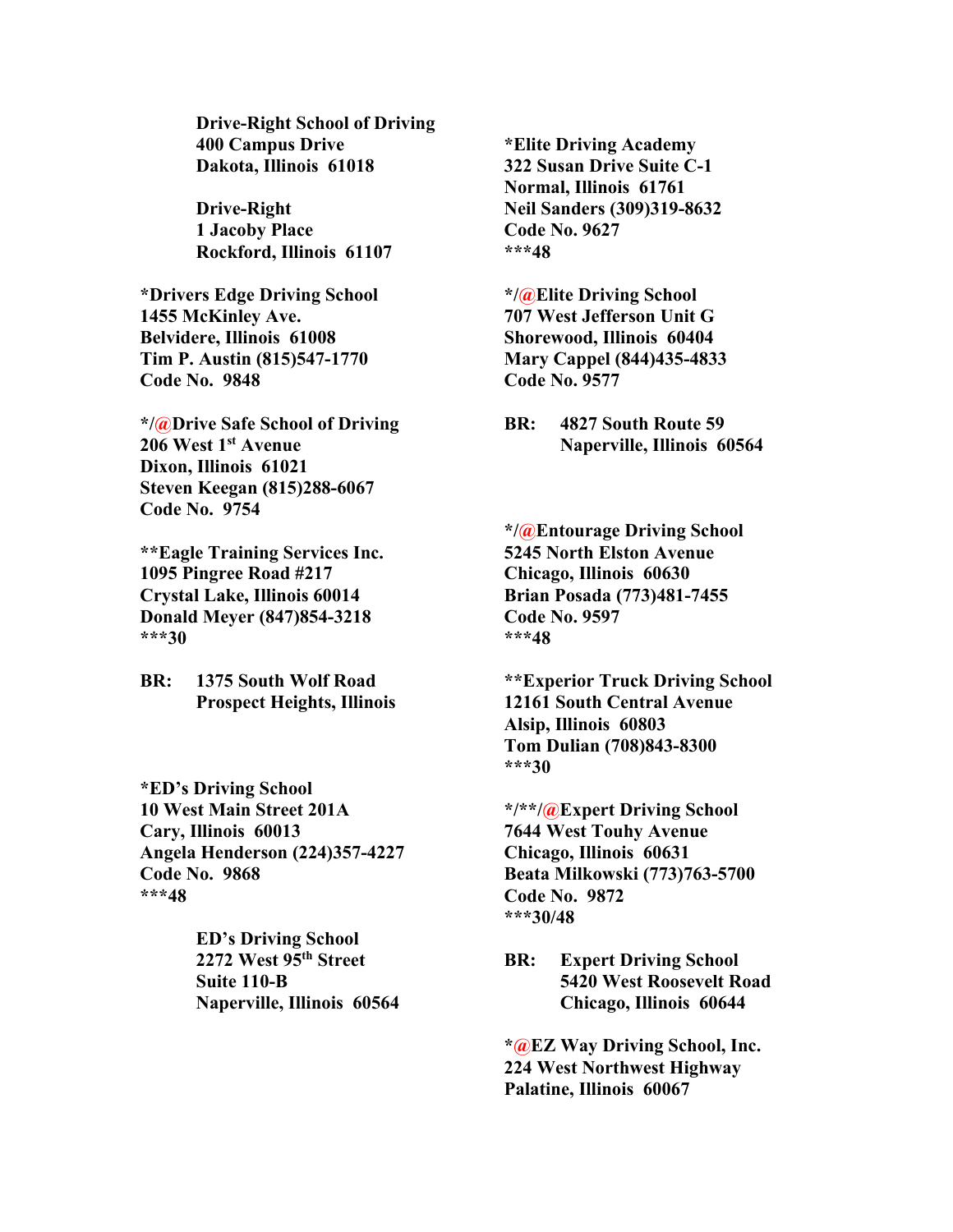**Ana Velez (630)847-8055 Code No. 9543**

**\*Fisher Driving School 211 Landmark Drive Suite E-48 Normal, Illinois 61761 Charles Fisher (309)452-7233 Code No. 9952 \*\*\*48**

**\*Five-O Driving School 403 South Arlington Heights Road Arlington Heights, Illinois 60005 William Golden (847)749-1034 Code No. 9505 \*\*\*48**

**\*@Flodstrom's Driving School 1200 West U.S. Route 34 Plano, Illinois 60545 Mark Flodstrom (630)803-1458 Code No. 9804 \*\*\*48**

**\*Fresh Green Light 300 Village Green #105 Lincolnshire, Illinois 60069 Ronald Lamb (847)793-3100 Code No. 9507 \*\*\*48**

**BR: 3121 Dundee Road Northbrook, Illinois 60062**

**G & F Driving School 2314 South Wentworth Chicago, Illinois 60616 Geng Feng (312)225-9388**

**\*Galaxy Driving School, Inc. 6105 West Addison Chicago, Illinois 60634 Jacek Sokolowski (773)481-0180 Code No. 9820**

**\*@Go Slow Driving School 4591 Princeton Lane Lake in the Hills, Illinois 60156 Peter Albanese (224)858-4142 Code No. 9511 \*\*\*48**

**\*/@Grand Avenue Drive 9 East Grand Avenue Fox Lake, Illinois 60020 Sean Stochl (224)307-0133 Code No. 9501 \*\*\*48**

**\*\*Hawk Truck Driving School 1623 North Rand Road Palatine, Illinois 60074 Parmjot Parmer (847)907-4110 \*\*\*30**

**Heritage Harley Davidson 2595 Ogden Avenue Lisle, Illinois 60532 Leon Mattes (630)420-1942** 

**\*@Howard Driving School 315 Madison Oak Park, Illinois 60302 Calvin Jones (708)386-7040 Code No. 9714**

**BR: Howard Driving School 900 Chicago Avenue Melrose Park, Illinois 60160**

**\*@I Can Pass Driving School LLC 1904 West Bradley Avenue Champaign, Illinois 61821 Meilan Qi (217)904-5127 Code No. 9950**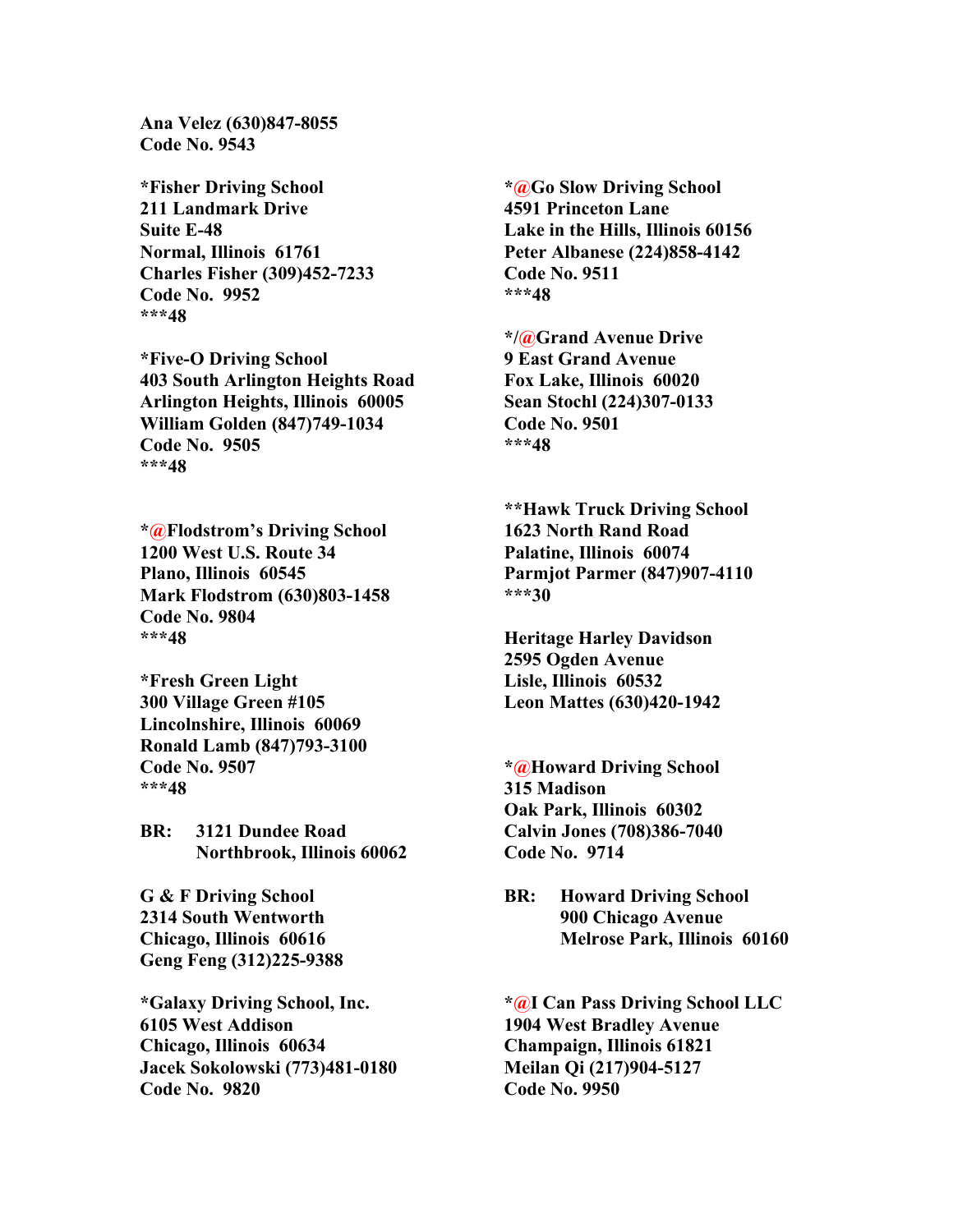**\*\*\*48**

**\*@Ideal Driving School 4215 West North Avenue Chicago, Illinois 60639 Natalia Uribe (773)235-0066 Code No. 9826**

**\*/@i Drive Academy, Inc. 913 Greenwood Road Glenview, Illinois 60025 Anna Ihana (847)998-0611 Code No. 9550**

**\*@Imperial Driving School 4309 West Lawrence Avenue Chicago, Illinois 60630 Carlos Chavez (773)777-5040 Code No. 9764**

**\*International Driving School 1516 West Lake Street Melrose Park, IL 60077 Selene Uribe (708)344-1500 Code No. 9802**

**\*JR's Driving School 701 Devonshire Drive Champaign, Illinois 61820 Craig Hausman (217)398-6189 Code No. 9639**

**BR: JR's Driving School 45 East University Champaign, Illinois 61820**

**\*Joyce's Driving School, Inc. 120 Lageschulte Suite 101 Barrington, Illinois 60010 Joyce Orlowski (847)977-7193 Code No. 9954 \*\*\*30/48**

**BR: 4067 West Algonquin Rd Algonquin, Illinois 60102**

> **786 Euclid Palatine, Illinois 60067**

**714 East Schaumburg Road Schaumburg, Illinois 60193**

**45 Old Rand Road Lake Zurich, Illinois** 

**\*/\*\*/@Juarez Driving school 1151 West 18th Street Chicago, Illinois 60608 Gladys Vignettes (312)243-1841 Code No. 9628 \*\*\*30**

**Kegel Motorcycle Rider School 7125 Harrison Avenue Rockford, Illinois 61112 Karl Kegel (815)332-7125**

**\*Ken's Driving School 7256 West Benton Drive Frankfort, Illinois 60423 Kenneth Harden (815)464-0092 Code No.9523 \*\*\*48**

**BR: 13917 East Illinois Hwy New Lenox, Illinois 60451**

**\*\*Kotra 35 Old Skokie Highway Park City, Illinois 60085 Vasyl Kuchernyuk (847)360-1616 \*\*\*30**

**\*@Lockport #1 Driving School Co 830 South State Street Lockport, Illinois 60441 Keith Saginus (815)531-2651**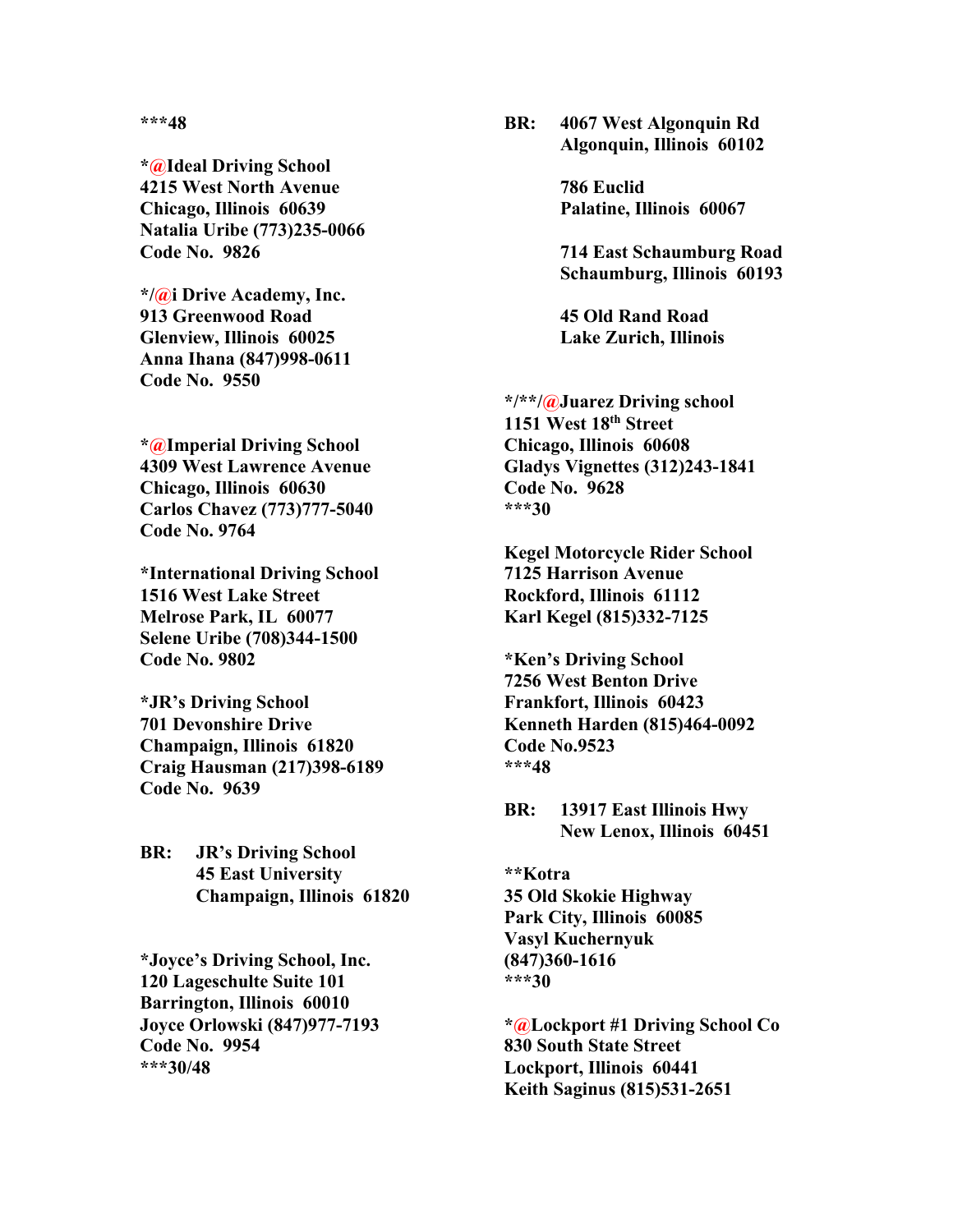**Code No. 9912**

**\*M & M Driving School 206 North Randolph 4B Champaign, Illinois 61821 Gabrielle Martin (217)531-0625 Code No. 9838**

**\*Marianjoy Rehabilitation Hospital 26W171 Roosevelt Road Wheaton, Illinois 60189 Stephanie Salentine (630)909-6084 Code No. 9902**

**\*/@Master Driving School 3123 West Lawrence Chicago, Illinois 60625 Luis Jimenez (773)279-8522 Code No. 9644 \*\*\*30/48**

**\*Michaels Driving School, Inc. 46 East Lake Street Addison, Illinois 60101 Robert Wilk (630)833-6211 Code No. 9519 \*\*\*30/48**

**BR: Michaels Driving School 415 West Golf Road Arlington Heights, Illinois 60005**

> **Michaels Driving School 3413C North Kennicott Arlington Heights, Illinois 60004**

**Michaels Driving School 6224 South Main Street Suite E Downers Grove, Illinois** 

**\*\*Mid City Truck Driving Academy 6740 West Belmont Avenue Chicago, Illinois 60634 Krzysztof Hoffman (773)725-3000 \*\*\*30**

**\*Midwest Five Star Driving School 1301 West Diggins St Harvard, Illinois 60033 Janet Kapraun (815)334-7251 Code No. 9647**

**\*\*Midwest Safe Driver, LLC 1500 Lincoln Avenue Room B5 Rochelle, Illinois 61068 Joseph Dahm (815)757-5451 \*\*\*30**

**BR: Midwest Safe Driver 173 IL Route 2 Sauk Valley CC Dixon, Illinois 61021**

**\*\*Midwest Technical Institute 2731 Farmers Road Springfield, Illinois 62707 Brian Huff (217)527-8324 \*\*\*30**

**\*Mobile Advantage 3459 West Foster Chicago, Illinois 60625 Dennis J Centeno (312)502-8928 Code No. 9864**

**\*Mr. Cronin's Driving School 1985 Huntley Road West Dundee, Illinois 60118 John Cronin (847)428-5298 Code No. 9998**

**BR: Mr. Cronin's Driving School 1158 Larkin Avenue**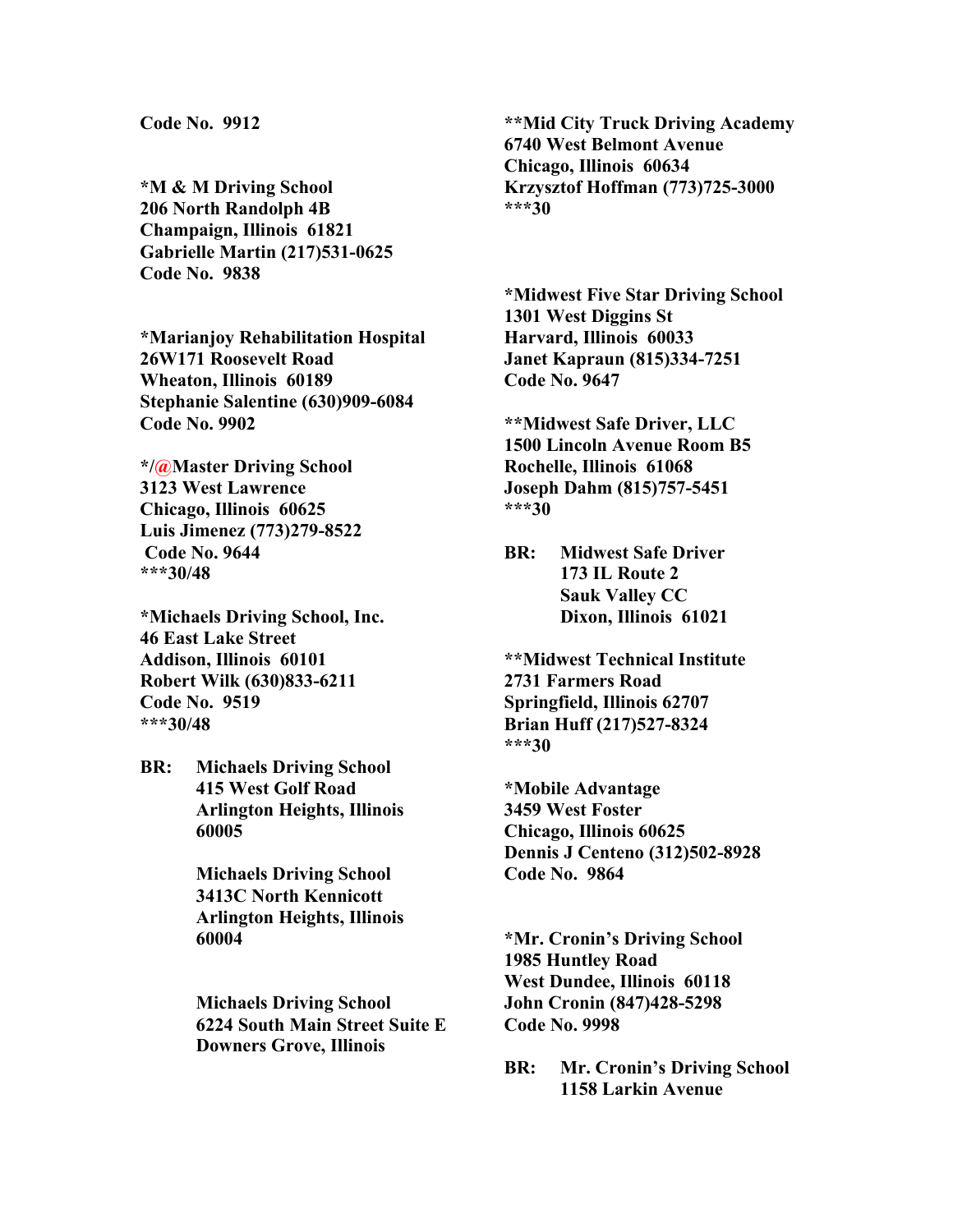## **Elgin, Illinois 60123**

**\*Mr. D's Driving School 601 South Illinois Street Belleville, Illinois 62220 Philip Douglas (618)222-9785 Code No. 9906**

**\*My Tutor Driving School 4212 North Belt West Belleville, Illinois 62221 Elissa & Brad Garland (618)277-7323 Code No. 9774 \*\*\*30/48**

### **BR:**

**My Tutor Driving School 901 Church Street Evansville, Illinois 62242**

**My Tutor Driving School 5400 West Main Street Belleville, Illinois 62223**

**\*@New Concept Driving School 1162 East Washington Street Grayslake, Illinois 60030 Robert Teubert (847)986-4632 Code No.9531**

**\*@Northwestern Driving School 4554 Oakton Street Skokie, Illinois 60076 John Cheriachangel (773)465-3430 Code No. 9734**

**BR: Northwestern Driving School 3415 West Peterson Chicago, Illinois 60659**

**\*/@Nova Driving School 2036 North Western Avenue Chicago, Illinois 60647 Mayra Khan (773)489-2712 \*\*\*30/48**

**Code No. 9926**

**BR: Nova Driving School 2058 North Western Chicago, Illinois 60647**

> **Nova Driving School 5503 South Harper Chicago, Illinois 60637**

**Nova Driving School 5800 North Kimball Avenue Chicago, Illinois 60659** 

**Nova Driving School 321 East 84th Street Chicago, Illinois 60619**

**Nova Driving School 7280 North Caldwell Avenue Niles, Illinois 60714**

**Nova Driving School 1910 Main Street Evanston, Illinois 60202**

**Nova Driving School 3848 West 26th Street Chicago, Illinois 60623**

**Nova Driving School 2153 West 111th Street Chicago, Illinois 60643**

**Nova Driving School 7135 Carpenter Road Skokie, Illinois 60077**

**\*\*Olive Harvey College 10001 South Woodlawn Ave Room 1403 Chicago, Illinois 60628 Glasetta Barksdale (773)291-6321 \*\*\*30**

**\*/\*\*\*One Way Driving School, Inc**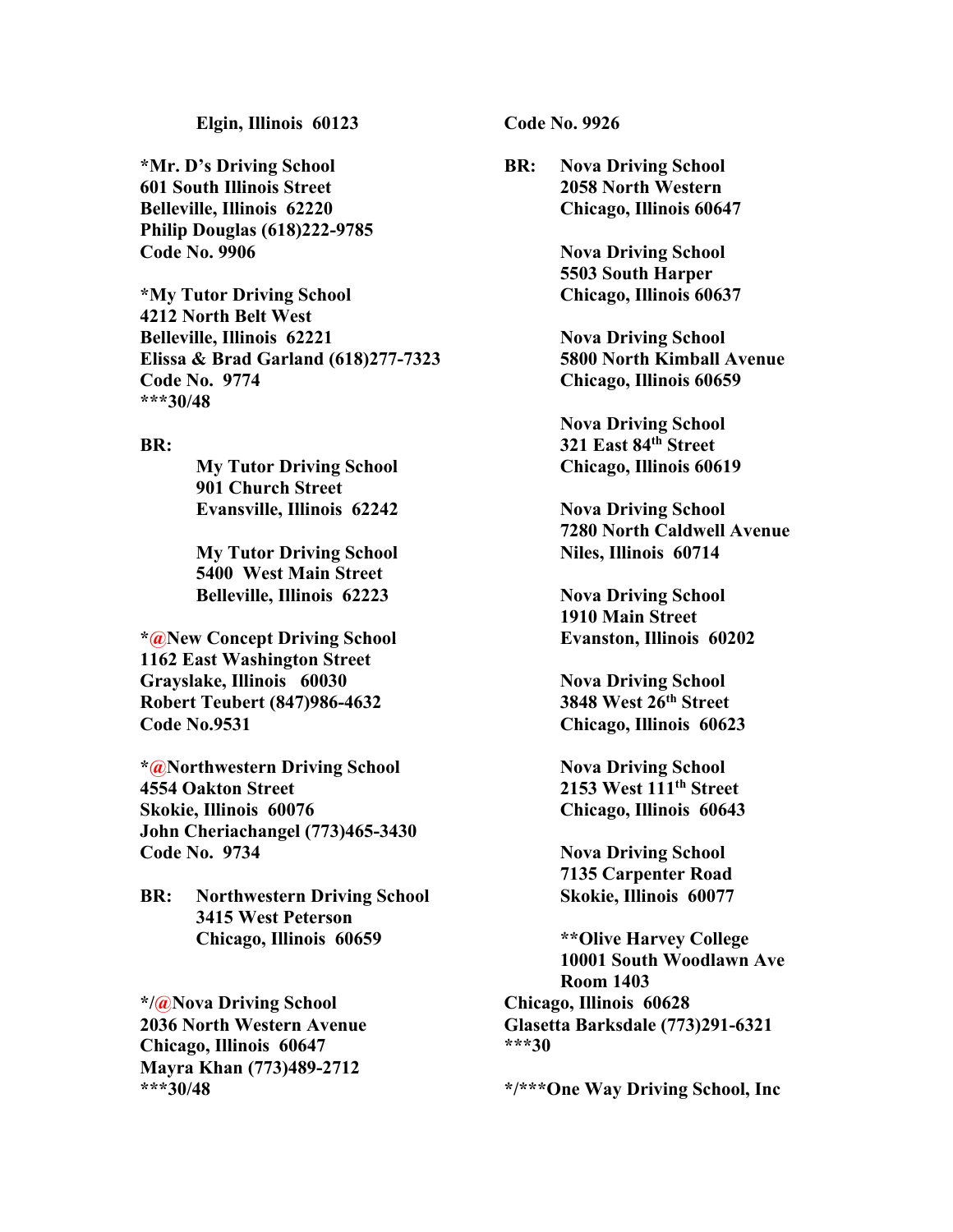**10395 Vine Street Huntley, Illinois 60142 Joseph Carnana (815)353-7314 \*\*\*30/48 Code No. 9535**

**\*Orion Driving School, Inc. 759 Pfingsten Road Northbrook, Illinois 60062 Maciej Lason (224)213-7403 Code No. 9502**

**\*OSF Healthcare Driving School 6501 North Sheridan Road Peoria, Illinois 61614 Michelle Weyant (309)621-4107 Code No. 9521**

**\*/@Palos Driving School 8134 West 111th Street Palos Hills, Illinois 60465 James Tsenes (708)974-8003 Code No. 9982**

**\*/@Polsport Driving School 9011 West Grand River Grove, Illinois 60171 Katarzyna Rochnowski (708)452-2848 Code No 9816 \*\*\*30/48**

**\*\*Premier CDL Training Services 5529 Dial Drive Suite 4 Granite City, Illinois 62040 Ann Bauza (618)797-1725 \*\*\*30**

**BR: Premier CDL Training 3301 Mound Road Joliet, Illinois 60436**

**\*\*Professional Truck Driving School**

**6246 South Archer Road Summit, Illinois 60501 Ezeldeen Alshwaheen (708)554-1900 \*\*\*30**

**\*\*Progressive Driving School, Inc. 5538 West Belmont Ave Chicago, Illinois 60641 John Diab (773)736-5522 Gary Strube \*\*\*30/48**

**BR: Progressive Driving School 3475 South Cicero Cicero, Illinois 60804**

> **Progressive Driving School 1943 Bernice Road Lansing, Illinois 60438**

**\*/@Quincy Driving School State & 8th Plaza #11 Quincy, Illinois 62301 Kerry Anders (217)224-2342 Code No. 9509**

> **Quincy Driving School 505 North Park St Liberty, Illinois 62347**

**\*Ready Set Drive Teen Driving 817 East Schaumburg Road Schaumburg, Illinois 60194 Joan Czarnecki (847)257-5848 Code 9587 \*\*\*48**

**\*/@REDD Driving School 18662 Dixie Highway Homewood, Illinois 60430 Dan Wilkins (708)798-3400 Code 9904 \*\*\*48**

**\*Reeder Driving School 1242 EAST Empire Street**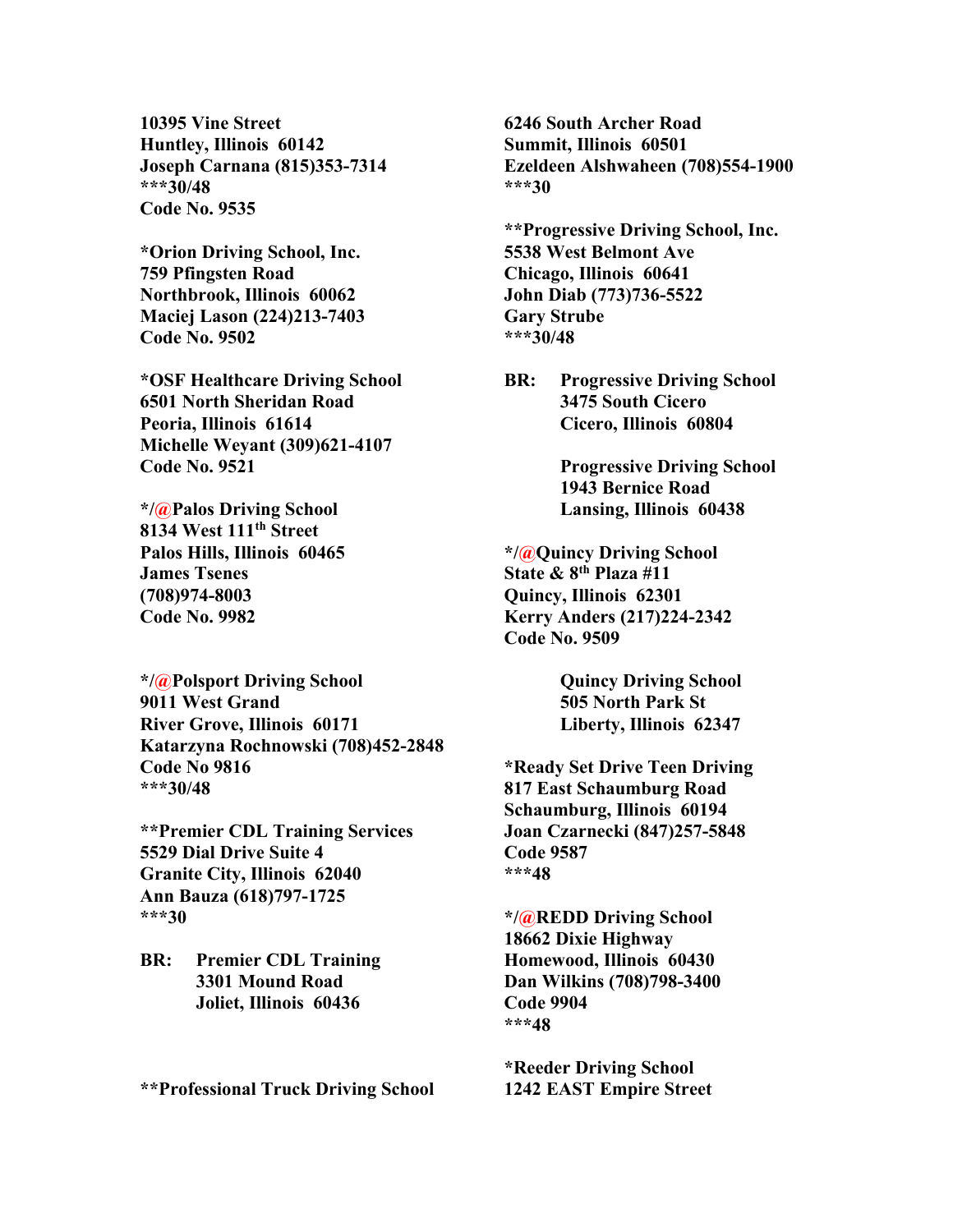**Bloomington, Illinois 61701 Elizabeth Reeder (309)827-0022 Code No. 9799 \*\*\*48**

**BR: Reeder Driving School 5208 Meadowland Pkwy Suite A#5 Marion, Illinois 62959**

> **Reeder Driving School 600 Halfway Rd Room 107 Marion, Illinois 62959**

**Reliable Driving School 346 Taft Avenue Glen Ellyn, Illinois 60137 Roheena Adeeb (847)640-6060**

**\*/@Ride Chicago 2509 West Fullerton Chicago, Illinois 60647 Brad Boehmer (773)878-7433 Code No. 9994 \*\*\*30**

> **4532 South Kolin Chicago, Illinois 60632**

**\*\*Road Runner Driving School 298 Main Street Park Forest, Illinois 60466 Adela Sajdel (847)952-4555**

**\*\*Rock Gate Capital, LLC DBA/160 Driving Academy 21055 West Division Crest Hill, Illinois 60403 Steve Gold (815)741-0160 \*\*\*30**

**BR: 1530 46th Avenue 2B Moline, Illinois 61265** **1315 North Mattis Champaign, Illinois 61821**

**5720 North Belt West Belleville, Illinois 62223**

**2998 West Pearl City Road Freeport, Illinois 61032**

**320 South Green Bay Road Waukegan, Illinois 60085**

**199 Joe Orr Road Chicago Heights, Illinois 60411**

**303 North Main Street #100 Rockford, Illinois 61101**

**710 Larsen Lane Bensenville, Illinois 60106**

**700 South Lake Street # B Montgomery, Illinois 60538**

**173 Illinois Route 2 Dixon, Illinois 61021**

**2935 Clear Lake Avenue Suite B Springfield, Illinois 62702**

**BR: 1741 East 75th Street Chicago, Illinois 60649**

> **158900 State Street #1362 South Holland, Illinois 60473**

**9000 West College Pkwy Palos Hills, Illinois 60465**

**2005 East McCord Centralia, Illinois 62801**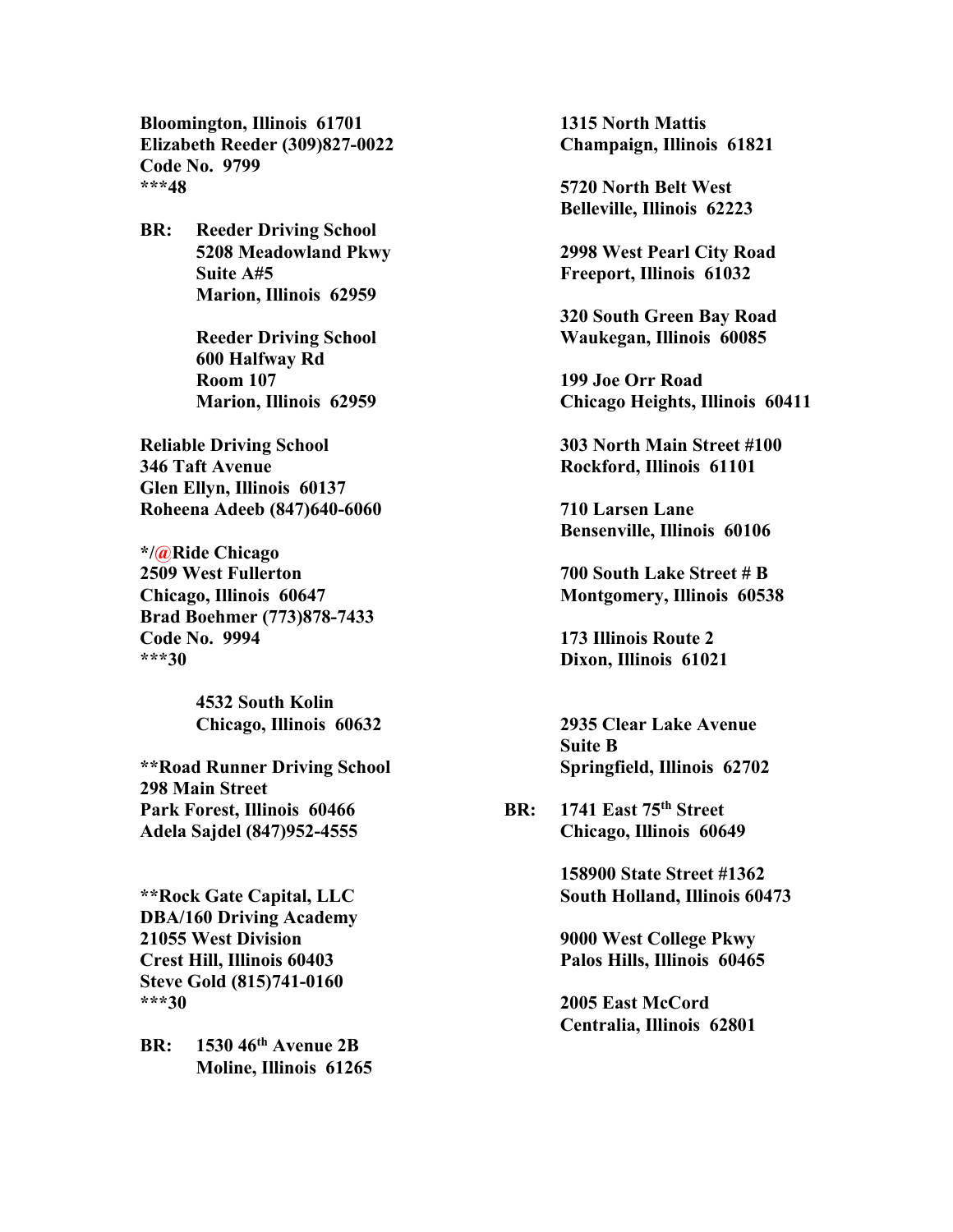**BR: 7815 North Knoxville Ave #15 Peoria, Ill 61615**

> **191 South Halsted Street Chicago Heights, Illinois 60411**

**\*/@Rosie's Driving School, Inc 4751 West 138th Street Crestwood, Illinois 60418 Rosalva Torres (708)631-3684**

**\*/@Ruiz Driving School, LLC 2857 West 63rd Street Chicago, Illinois 60629 Julio Ruiz (872)207-5198 Code No. 9533**

**Singh Driving School 1783 South Washington Street Naperville, Illinois 60565 Sukhvinder Singh (630)788-7831**

**\*/@Skiles Driving School 485 Avenue of the Cities East Moline, Illinois 61244 William Skiles (309)278-0098 Code No. 9854 \*\*\*48**

**BR: Skiles Driving School 1103 40th Street Rock Island, Illinois 61201**

> **Skiles Driving School 1881 East Fremont Street Rock Island, Illinois 61201**

**\*\*Star Truck Driving School 7701 West 95th Street Hickory Hills, Illinois 60457 Mary Jo Babbit (708)233-0303** **\*Strive For Independence Inc 1919 South Highland Avenue Lombard, Illinois 60148 Nicole Thonn (630)984-1919 Code No. 9744**

**\*Sunrise Driving School, Ltd 701 East Irving Park Road Roselle, Illinois 60172 Harry Shill (630)372-5137 Code No. 9525 \*\*\*48**

**\*/@Top Driver 200 West 22nd Street suite251 Lombard, Illinois 60148 Paul Zalatoris (630)785-6557 Code No. 9503 \*\*\*30/48**

> **Top Driver 1030 Weiland Road Buffalo Grove, Illinois 60089**

**Top Driver 5101 Washington Downers Grove, Illinois 60515**

**Top Driver 1000 Paul Street Ottawa, Illinois 61350**

**Top Driver 1113 Essington Joliet, Illinois 60435**

**Top Driver 205 South Hale Wheaton, Illinois 60187**

**Top Driver 1500 West Sullivan Road Aurora, Illinois 60506**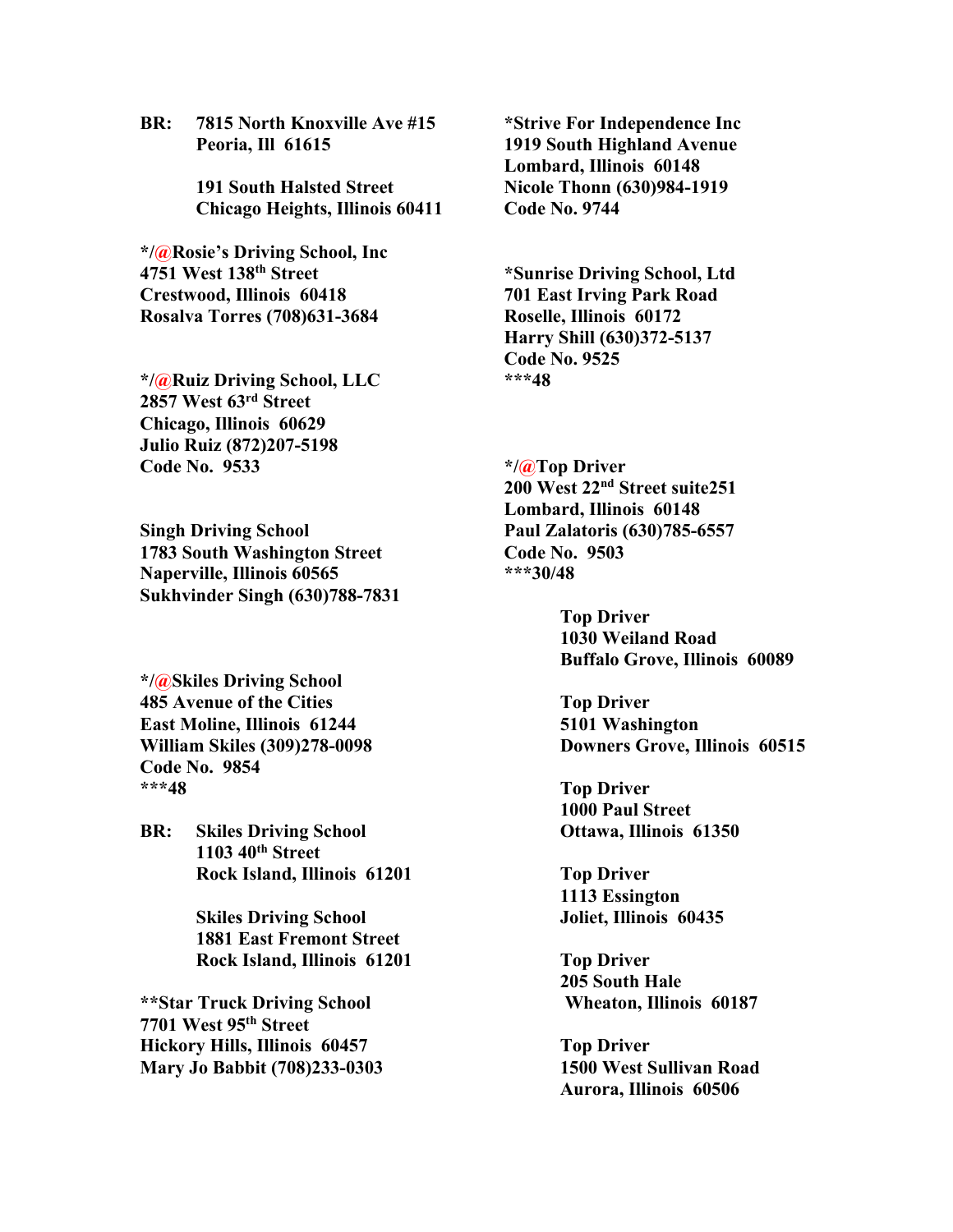**Top Driver 1283 East Rand Road Arlington Heights, Illinois 60004**

**Top Driver 1167 West Park Avenue Libertyville, Illinois 60048**

**Top Driver 1013 West Ogden Avenue Naperville, Illinois 60563**

**Top Driver 5101 Washington Street Gurnee, Illinois 60031**

**Top Driver 2068 First Street Highland Park, Illinois 60035**

**Top Driver 1223 Green Bay Road Wilmette, Illinois 60091**

**Top Driver 1125 South Main Street Lombard, Illinois 60148**

**Top Driver 2130 West Roosevelt Road Wheaton, Illinois 60187**

**Top Driver 810 Hillgrove Avenue Western Springs, Illinois** 

**Top Driver 966 South Bartlett Road Bartlett, Illinois 60103**

**Top Driver 1209 West Ogden Avenue LaGrange Park, Illinois 60526** **Top Driver 466 South Spring Elmhurst, Illinois 60126**

**Top Driver 19W070 16th Street Lombard, Illinois 60148**

**Top Driver 10900 West Cermak Road Westchester, Illinois 60154**

**Top Driver 1955 Raymond Dr. 104 Northbrook, Illinois 60062**

**Top Driver 850 Tower Drive Lake Villa, Illinois 60046**

**Top Driver 3542 Waukegan Road McHenry, Illinois 60050**

**Top Driver 5657 Northwest Hwy C-5 Crystal Lake, Illinois 60014**

**Top Driver 1001 McHenry Avenue Woodstock, Illinois 60098**

**Top Driver 10808 South Cicero Oak Lawn, Illinois 60453**

**Top Driver 2214 Ogden Avenue Aurora, Illinois 60504**

**Top Driver 574 West Army Trail Road Carol Stream, Illinois 60188**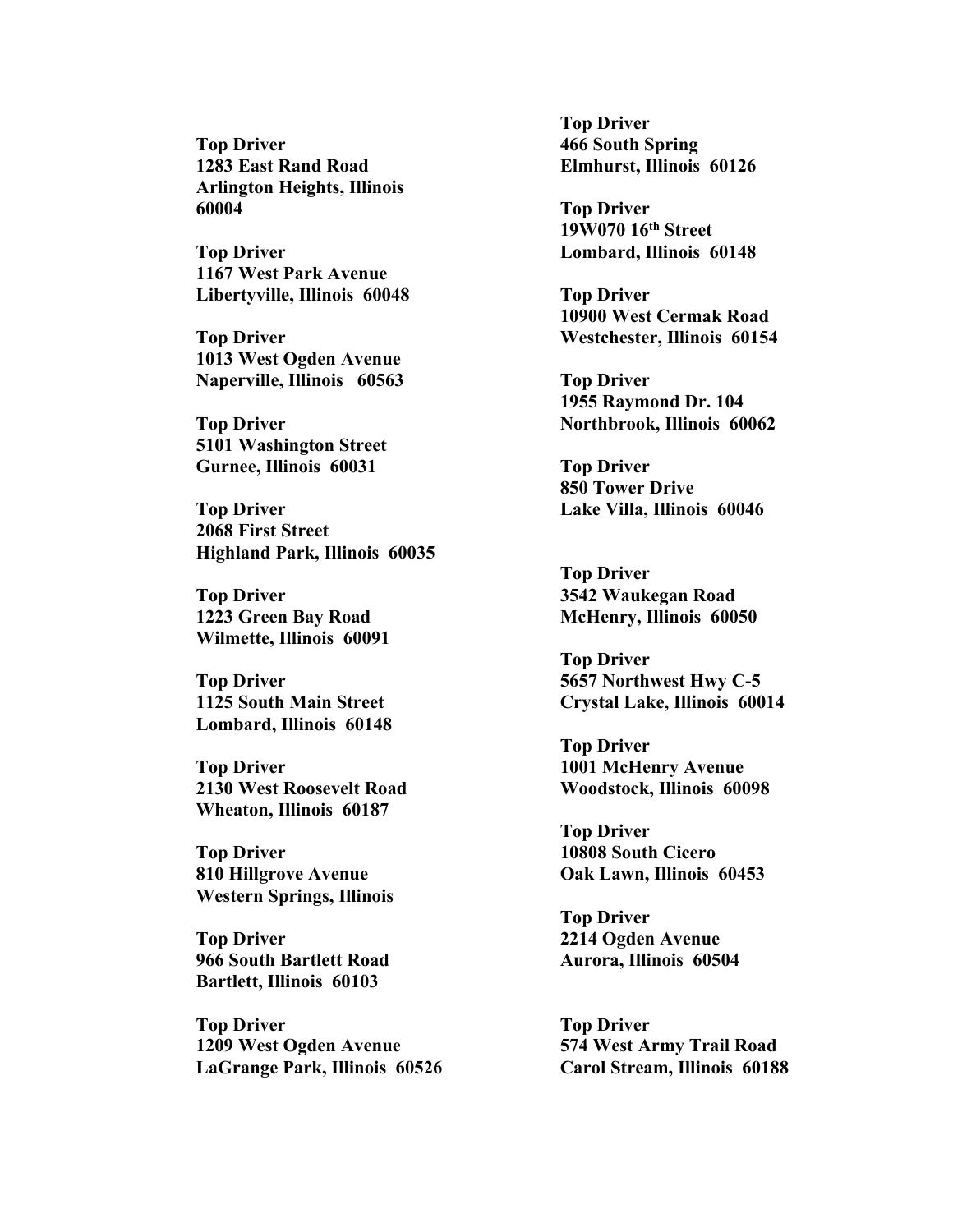**Top Driver 17210 South Oak Park Avenue Tinley Park, Illinois 60477**

**Top Driver 1800 West Lincoln Highway New Lenox, Illinois 60451**

**Top Driver 1800 East Lincoln Highway New Lenox, Illinois 60451**

**Top Driver 289 South Creek Drive Manteno, Illinois 60950**

**Top Driver 1715 West Boughton Road Bolingbrook, Illinois 60440**

**Top Driver 14317 Town Center Drive Homer Glen, Illinois 60491**

**Top Driver 1 Grant Square Suite 200 Hinsdale, Illinois 60521**

**Top Driver 1100 Laramie Avenue Wilmette, Illinois 60091**

**Top Driver 700 East Cougar Trail Hoffman Estates, Ill 60169**

**Top Driver 1100 West Schaumburg Road Schaumburg, Illinois 60194**

**Top Driver 1000 South Quentin Road Palatine, Illinois 60067**

**Top Driver 1100 West Higgins Road Hoffman Estates, Illinois 60169** 

**\*@Ultimate Driving School 17113 South 88th Avenue Tinley Park, Illinois 60487 Ryan Kenney (708)429-0700 Code No. 9974**

**BR: Ultimate Driving School 9645 Lincolnway Lane Frankfort, Illinois 60423**

> **Ultimate Driving School 9569 West 144th Place Orland Park, Illinois 60462**

> **Ultimate Driving School 14318 Golden Oak Drive Homer Glen, Illinois 6**

**\*/\*\*@Viking Driving School 550 Busse Highway Park Ridge, Illinois 60068 Katarzyna Kwapisz (847)698-7771 Code No .9792 \*\*\*30/48**

**BR: Viking Driving School 1863 Waukegan Road Glenview, Illinois 60025**

> **Viking Driving School 6425 Dempster Street Morton Grove, Illinois 60053**

**\*Walters Driving School 797 First Avenue Des Plaines, Illinois 60016**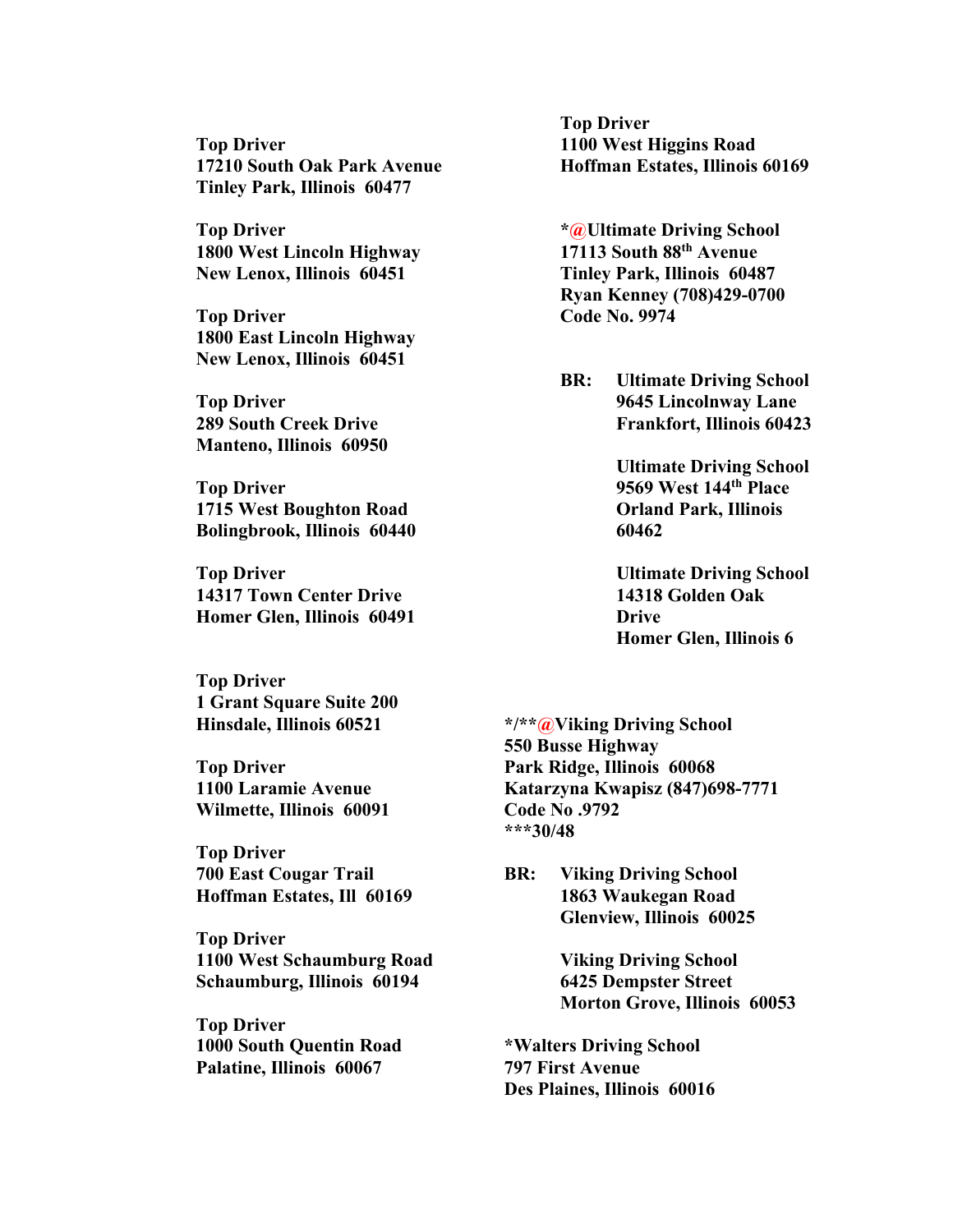**Waldemar Szewczyk (847)299-4878 Code No. 9782 \*\*\*48**

**BR: Walters Driving School 5700 West Berteau Avenue Chicago, Illinois 60634**

**\*/@Warsaw Driving School 1451 Rand Road Des Plaines, Il 60016 Anna Jakubiec (773)418-3801 Code No. 9882 \*\*\*30**

**Windy City Motorcycle School 131 South Randall Road St Charles, Illinois 60174 Larry Woods (630)834-6571**

**BR: Windy City 120 West North Avenue Villa Park, Illinois 60181**

> **Windy City 2015 North Rand Road Palatine, Illinois 60074**

**Windy City 9950 Joliet Road Countryside, Illinois 60525**

**Windy City 750 Centennial Drive Ottawa, Illinois 61350**

**Windy City 2235 South Eastwood Drive Woodstock, Illinois 60098**

**Windy City 969 North Peace Road DeKalb, Illinois 60115**

**Windy City 14000 West Rockland Road Libertyville, Illinois 60048**

**\*/\*\*/@Wolf Driving School 2229 West Schaumburg Road Schaumburg, Illinois 60194 Piotr Kuczborski (847)301-7720 Code No. 9992 \*\*\*48**

**BR: Wolf Driving School 2219 West Schaumburg Rd Schaumburg, IL 60194**

**\*/@Zaf Corporation dba/Excel Driving School 412b West 5th Avenue Naperville, Illinois 60563 Habiba Shallwani (630)983-9235 Code No. 9638 \*\*\*30/48**

### **BR:**

**Excel Driving School 3075 Book Road #115 Naperville, Illinois 60564**

**Excel Driving School 943 West Liberty Drive Wheaton, Illinois 60187**

**Excel Driving School 14200 South Route 30 Unit 110 Plainfield, Illinois 60544**

**Excel Driving School 1200 North Larkin Avenue Joliet, Illinois 60435**

**Excel Driving School 900 Prince Crossing Road West Chicago, Illinois 60185**

**Excel Driving School 21 Garden Market**